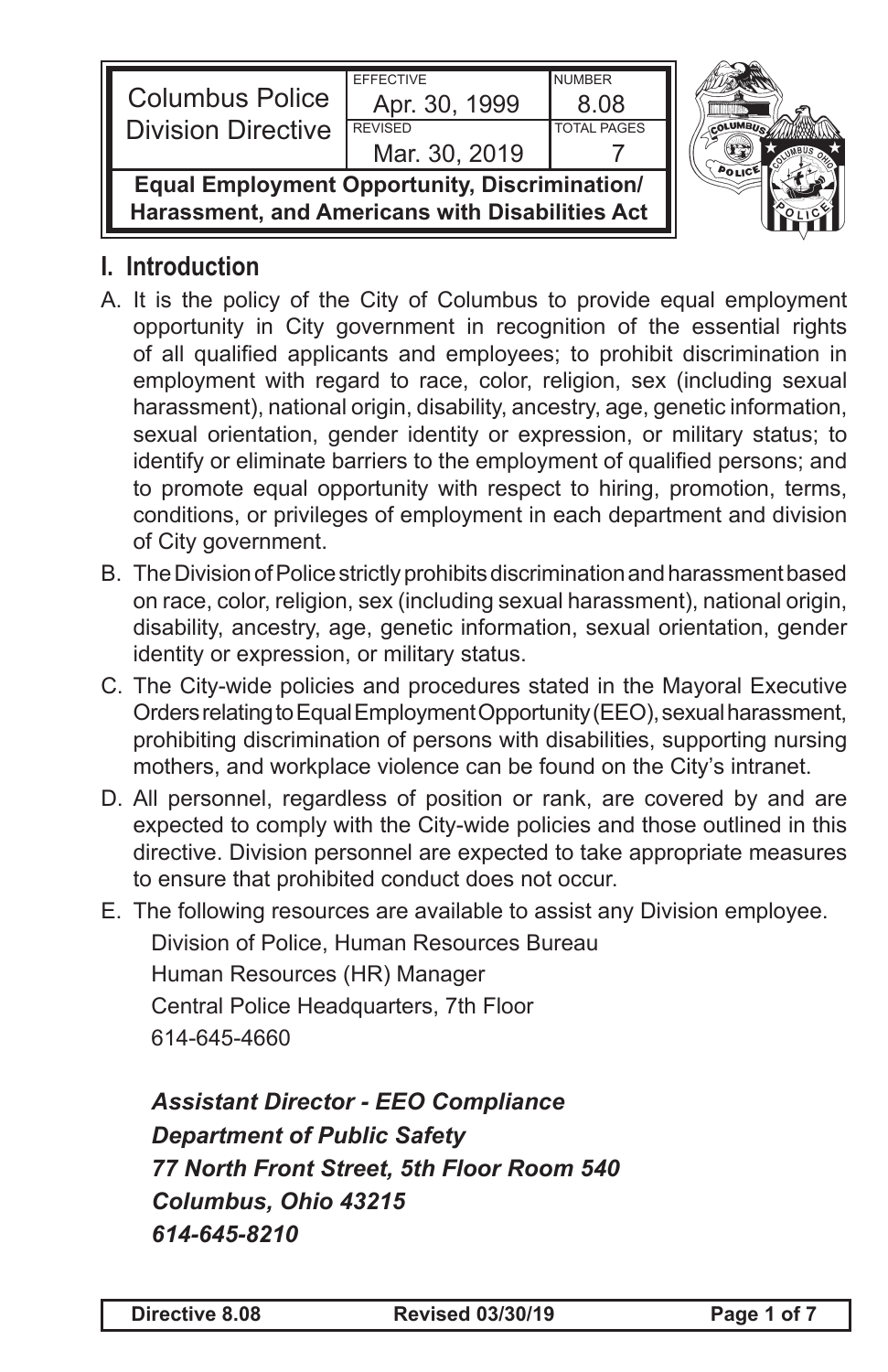City of Columbus, Equal Employment Resources (EER) Department of Human Resources Equal Employment Resources Manager 77 N. Front Street, Suite 101 Columbus, Ohio 43215-9005 Office 614-645-3105 Mobile 614-900-5811 EER@columbus.gov

Ohio Civil Rights Commission Columbus Regional Office Rhodes State Office Tower 30 East Broad Street, 5th Floor Columbus, Ohio 43215-3414 614-466-2785 or 1-888-278-7101

Equal Employment Opportunity Commission District Office Anthony J. Celebrezze Federal Building 1240 East 9th Street, Suite 3001 Cleveland, Ohio 44199-2001 1-800-669-4000

## **II. Definitions**

- A. Sexual harassment is any unwanted sexual advance, requests for sexual favors, or other verbal or physical conduct of a sexual nature when:
	- 1. Submission to such conduct is made either explicitly or implicitly a term or condition of an individual's employment; or
	- 2. Submission to or rejection of such conduct is used as the basis for decisions affecting that individual with regard to employment (such as raises, work assignments, discipline, etc.); or
	- 3. Such conduct has the purpose or effect of unreasonably interfering with an individual's work performance or creating an intimidating, hostile, or offensive work environment.
- B. Sexual harassment may be verbal or physical in nature. Prohibitions against sexual harassment apply regardless of the sex of the persons involved.
	- 1. Verbal sexual harassment may include:
		- a. Sexual innuendo, comments, and sexual remarks about clothing, body, or sexual activities.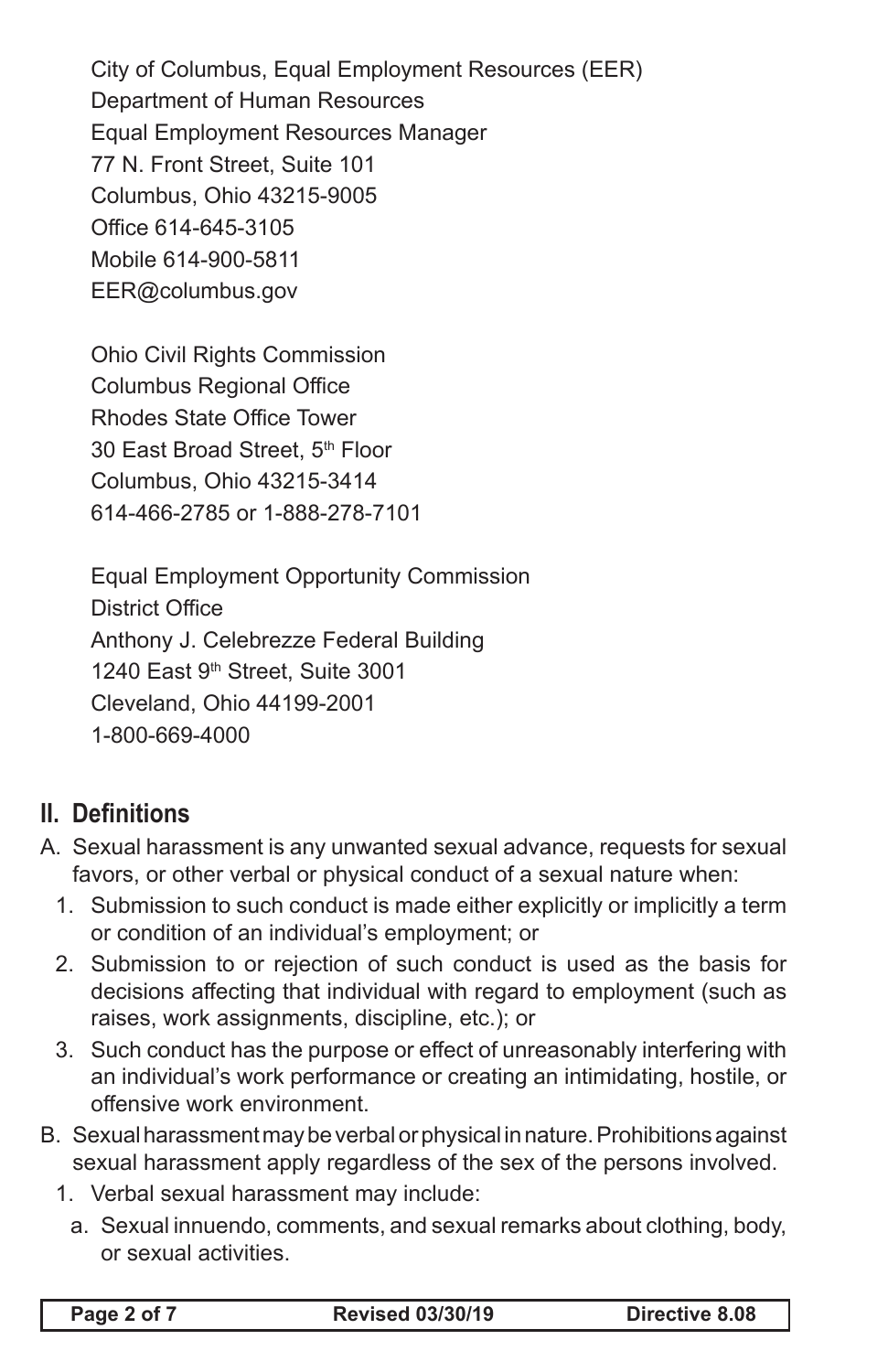- b. Humor and jokes about sex that denigrate males or females in general.
- c. Sexual propositions, invitations, or other pressure for sex.
- d. Implied or overt threats of a sexual nature.
- e. Making gestures of a sexual nature.
- 2. Physical sexual harassment may include:
	- a. Unwelcome touching, patting, pinching, brushing against the body, attempted or actual kissing or fondling, and any other inappropriate and/or unwelcome touching or feeling.
	- b. Coerced sexual intercourse or other sexual acts or misconduct.
	- c. Sexual assault.
- 3. Other types of sexual harassment may include:
	- a. Displaying sexually suggestive photographs or literature in the workplace.
	- b. Making degrading insults about males or females in general.
- 4. Although sexual harassment often takes place when the alleged harasser is in a position of power or influence (such as supervisor to supervisee), other types of harassment are also possible (such as coworker sexual harassment).
- C. Harassment is any verbal, non-verbal, or physical conduct designed to threaten, intimidate, or coerce an employee. The following are examples of harassment, but are not exclusive when determining whether there has been a violation of this directive.
	- 1. Verbal harassment includes comments that are offensive or unwelcome regarding a person's race, color, religion, sex, national origin, disability, ancestry, age, genetic information, sexual orientation, gender identity or expression, or military status.
	- 2. Nonverbal harassment includes physical, threatening or intimidating, coercive or abusive behavior based on a person's race, color, religion, sex, national origin, disability, ancestry, age, genetic information, sexual orientation, gender identity or expression, or military status.
- D. A qualified individual with a disability is an individual who, with or without reasonable accommodation, can perform the essential functions of the employment position that such individual holds or desires.
- E. A reasonable accommodation is one that does not require the employer to lower quality or quantity standards, or to make an accommodation that would impose an undue hardship on the operations of the workplace. Reasonable accommodations may include:
	- 1. The modification of existing facilities used by employees to make the facilities readily accessible to and usable by a qualified individual with a disability.
	- 2. The modification of the manner or circumstances under which a job is customarily performed so as to enable a qualified individual with a disability to perform the essential functions of that position.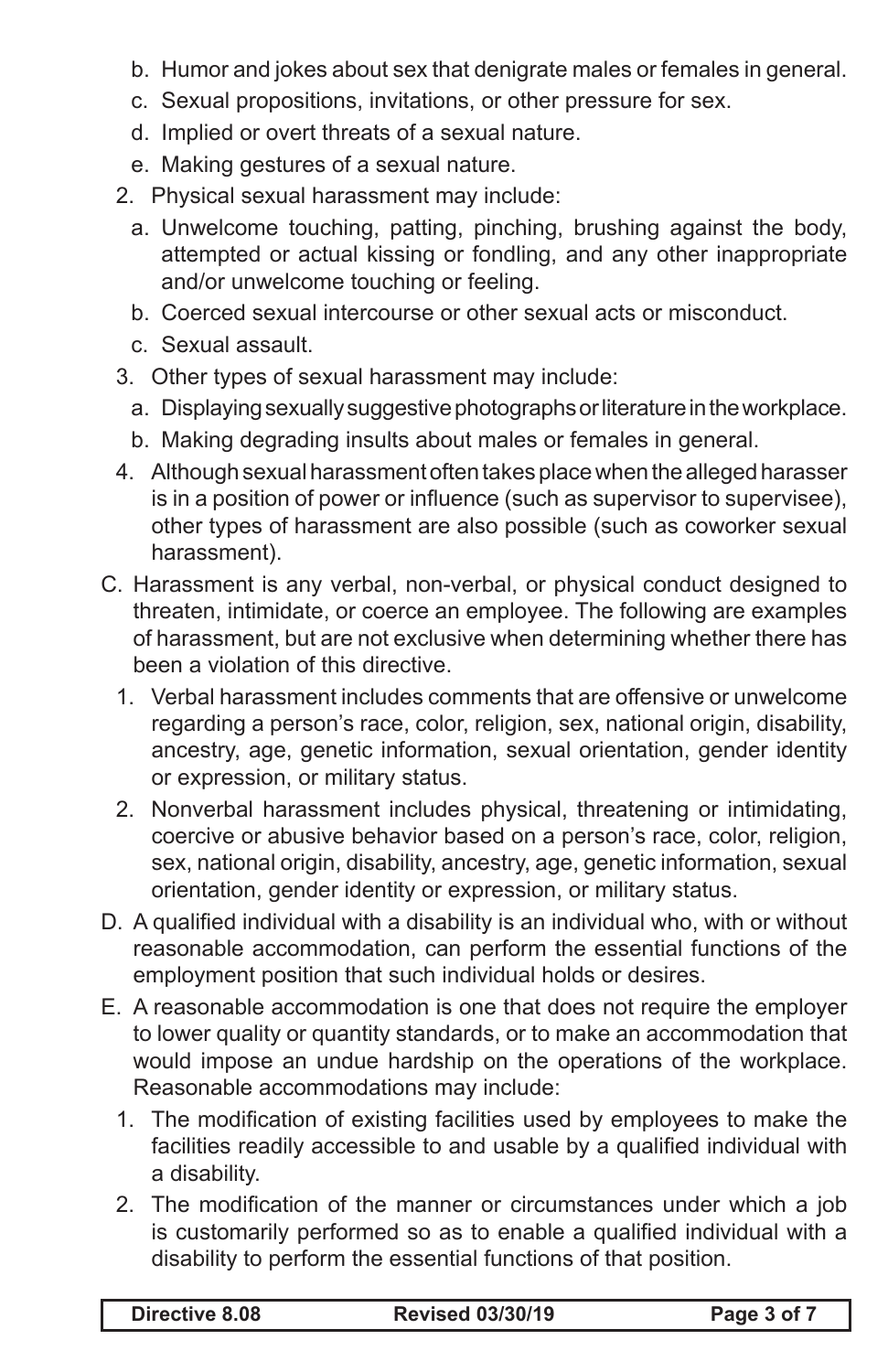F. Genetic Information Nondiscrimination Act (GINA)

This law prohibits employers and other entities covered by GINA Title II from requesting or requiring genetic information of an individual or family member of the individual except as specifically allowed by this law.

## **III. Policy Statements**

- A. Division personnel shall report complaints or observed behaviors of discrimination and harassment immediately.
- B. Division personnel shall not commit or permit discrimination, harassment, or retaliation of any kind. Division personnel shall seek to prevent or correct this behavior. Division supervisors shall ensure complaints are taken seriously, respond to them immediately, and discipline behavior that violates policy.
- C. Division supervisors have an independent obligation to promptly address discrimination and harassment concerns raised by Division personnel and report through the appropriate channels.
- D. Division personnel may report complaints of discrimination or harassment to the Ohio Civil Rights Commission or the Equal Employment Opportunity Commission.
- E. Allegations reported to the Division shall be fully investigated, and those assigned to conduct such investigations shall be accountable for their accuracy and the integrity of the investigation.
	- *1. Upon completion of all investigations alleging discrimination against a member protected by the rights outlined in the City Charter, the Division shall forward a copy of the completed investigation to the Assistant Director - EEO Compliance.*
- F. The Division will handle all complaints promptly and confidentially to the extent possible in light of the need to take appropriate corrective action. Lodging a complaint will in no way be used against the employee or have an adverse impact on the individual's employment status.
	- 1. However, knowingly filing false or malicious complaints is an abuse of this policy and will be treated as a violation.
- G. Confidentiality should be maintained by the Division and those involved in the investigation as much as possible.
- H. Division personnel are prohibited from retaliating or attempting to retaliate in response to a complaint being filed in accordance with this policy. This includes personnel who file or respond to a complaint, appear as a witness, or serve as an investigator of a complaint.
- I. Division personnel shall receive training on this policy annually. Contact the HR Manager if questions arise.
- J. Appropriate disciplinary action, up to and including termination, shall be taken against any employee who violates this directive.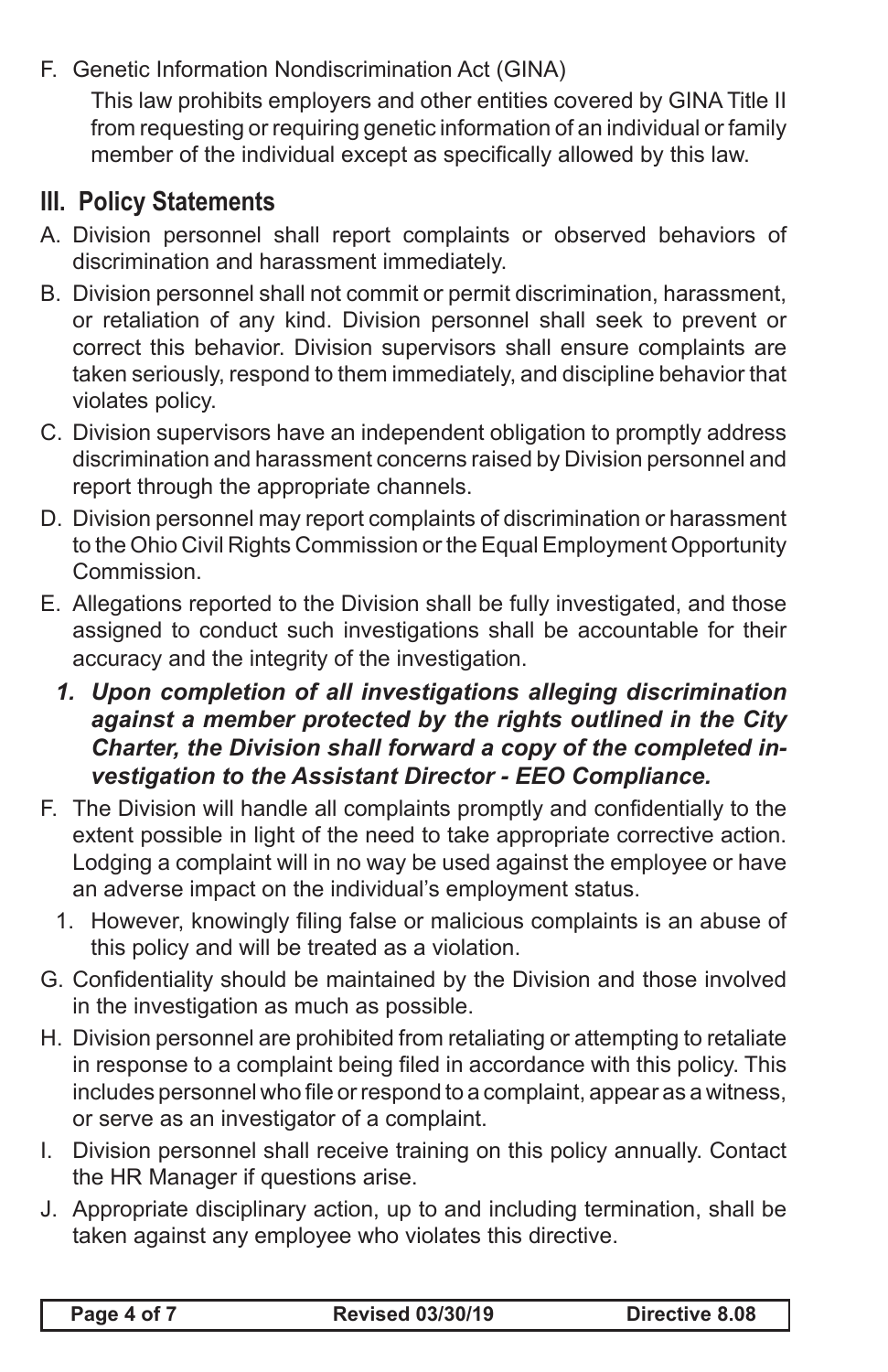## **IV. Procedures**

- A. Discrimination, Harassment, EEO, and Retaliation Complaints
	- 1. Division Personnel (Complainant)
		- a. Promptly report the incident to *one of the following:*
			- *(1) A* supervisor,
			- *(2) T*he HR Manager,
			- *(3) The Department of Public Safety's Assistant Director EEO Compliance, or*
			- *(4) T*he City's EER Manager
			- *Note: For all complaints reported to a supervisor or HR Manager, follow the procedures listed within this directive. For all complaints reported to the City's EER Manager or the Assistant Director - EEO Compliance, follow the instructions provided by those offices.*
	- 2. Division Supervisor
		- a. Immediately notify the HR Manager and the involved deputy chief via email or phone.
		- b. Forward a letter of information via email directly to the HR Manager.
	- 3. HR Manager
		- a. Request the complainant complete the City's Discrimination Complaint Form.
		- b. Discuss resolution options with the complainant, for example, individual resolution, mediation, or administrative investigation.
		- (1) Forward the completed form to the City's EER Manager.
		- (2) If the complaint involves sworn personnel, forward the complaint information to Internal Affairs Bureau (IAB) for mediation or investigation.
		- (3) If the complaint involves civilian personnel, consult with the Administrative Subdivision Deputy Chief who will decide if the investigation will be completed by IAB or the HR Manager.
		- c. Within three business days of receiving notification of a complaint, ensure a letter of information is forwarded to the Administrative Subdivision Deputy Chief.
		- (1) Notify the involved deputy chief and commander of the complaint.
		- d. Consult with the Administrative Subdivision Deputy Chief regarding relief of assignment.
		- e. Upon completion of the investigation, meet with the involved personnel to discuss the outcome of the investigation and steps to move forward.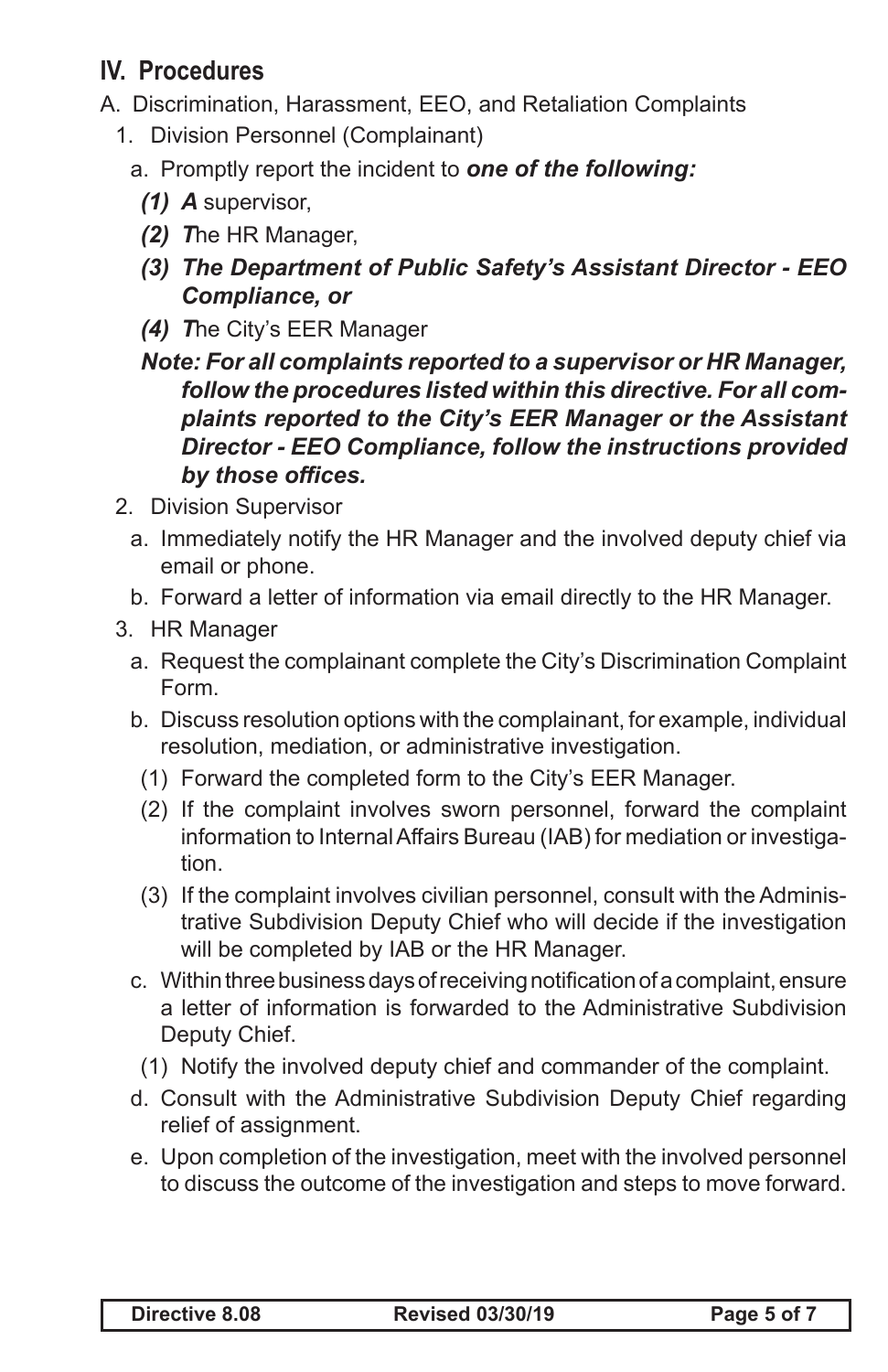- 4. Administrative Subdivision Deputy Chief
	- a. Forward the letter of information to IAB for investigation.
	- b. Determine the need for relief of assignment in consultation with the HR Manager.
- 5. Chain of Command
	- a. Review the completed investigative package.
	- b. Recommend a finding for each allegation consistent with the evidence and the appropriate corrective action or discipline when there is evidence of misconduct.
	- c. If it is determined there was no violation of policy or a not sustained allegation, notify the HR Manager who may then recommend preventive action.
- 6. Personnel Involved in Complaint
	- a. Once the complaint has been filed, any involved party may request a status update on the investigation by contacting the HR Manager.
- 7. Personnel Wishing to Appeal
	- a. Forward an appeal letter through the chain of command to the subdivision deputy chief within 14 day calendar days after receiving notification of a complaint disposition.
	- b. Include in the letter the basis for the appeal and any relevant information not covered in the investigation.
- B. Making a Complaint of Workplace Violence
	- 1. Division Employee
		- a. Notify a Division supervisor.
		- b. Complete the City's Incident/Occurrence of Workplace Violence form and forward it to the Division's HR Manager within two business days of the incident.
- C. Requesting a Reasonable Accommodation in Accordance with the Americans with Disabilities Act (ADA)
	- 1. Requesting Employee
		- a. Obtain an ADA Request for Reasonable Accommodations packet from the Division's HR Manager.
		- Note: The forms are also available on the City of Columbus intranet. If obtained from the intranet, make contact with the Division's HR Manager for completion instructions.
		- b. Complete the Employee Accommodation Request Form and return it directly to the HR Manager.
		- c. Provide a copy of your current job description to the healthcare provider.
		- d. Complete Section 1 of the Documentation of Disability Form and return it directly to the HR Manager. Have your attending healthcare provider complete Section 2.